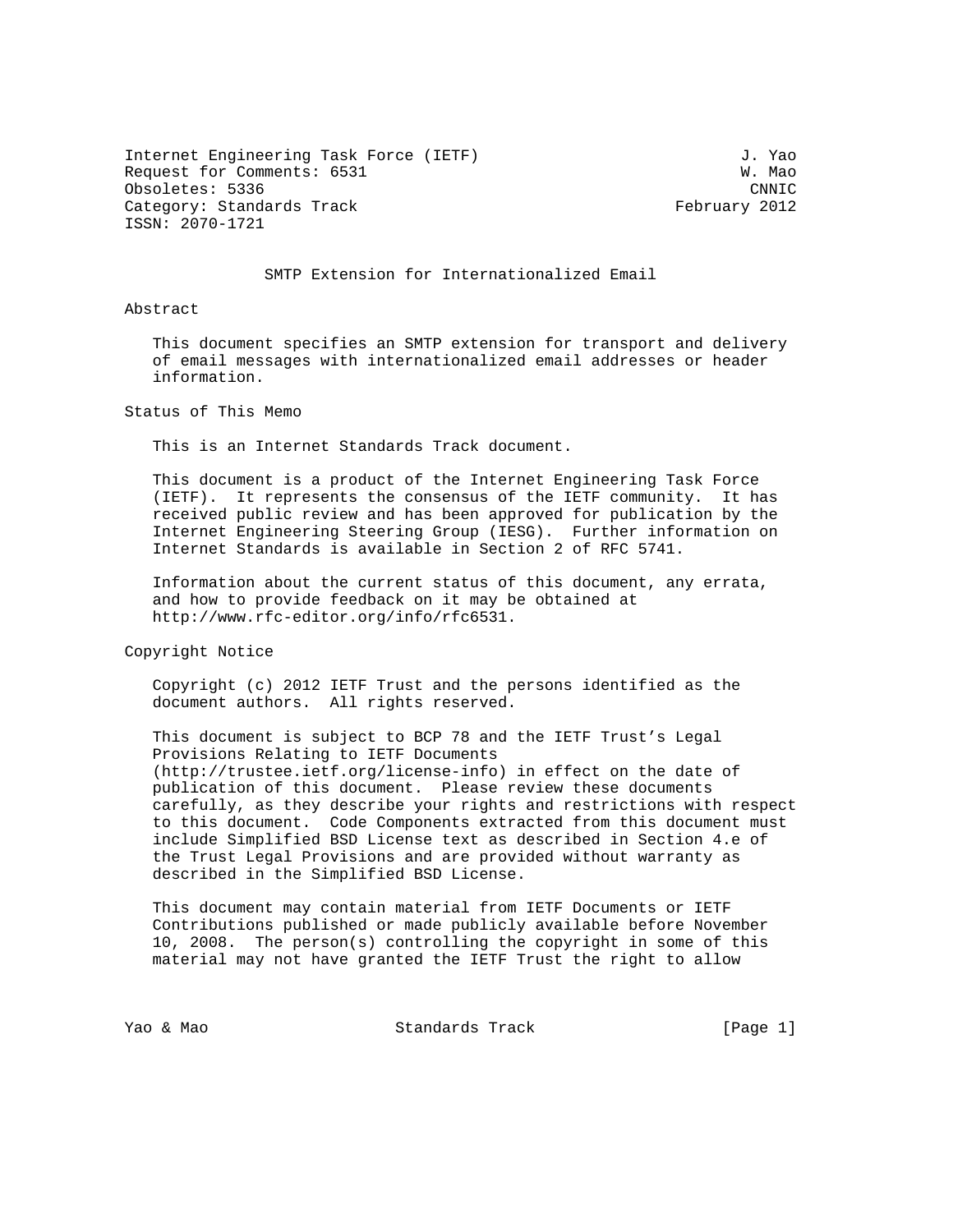modifications of such material outside the IETF Standards Process. Without obtaining an adequate license from the person(s) controlling the copyright in such materials, this document may not be modified outside the IETF Standards Process, and derivative works of it may not be created outside the IETF Standards Process, except to format it for publication as an RFC or to translate it into languages other than English.

Table of Contents

|                                |                                                             |  |  |  |                                                   |  |  | $\overline{4}$                                                                                                                                                                                                                                                                                                                                                                                                                                                                                                                                                                                                                                                                                 |
|--------------------------------|-------------------------------------------------------------|--|--|--|---------------------------------------------------|--|--|------------------------------------------------------------------------------------------------------------------------------------------------------------------------------------------------------------------------------------------------------------------------------------------------------------------------------------------------------------------------------------------------------------------------------------------------------------------------------------------------------------------------------------------------------------------------------------------------------------------------------------------------------------------------------------------------|
|                                |                                                             |  |  |  |                                                   |  |  | $\overline{4}$                                                                                                                                                                                                                                                                                                                                                                                                                                                                                                                                                                                                                                                                                 |
|                                |                                                             |  |  |  |                                                   |  |  | $\overline{4}$                                                                                                                                                                                                                                                                                                                                                                                                                                                                                                                                                                                                                                                                                 |
| 3.2.                           |                                                             |  |  |  |                                                   |  |  | 5                                                                                                                                                                                                                                                                                                                                                                                                                                                                                                                                                                                                                                                                                              |
|                                |                                                             |  |  |  |                                                   |  |  | 7                                                                                                                                                                                                                                                                                                                                                                                                                                                                                                                                                                                                                                                                                              |
|                                |                                                             |  |  |  |                                                   |  |  |                                                                                                                                                                                                                                                                                                                                                                                                                                                                                                                                                                                                                                                                                                |
|                                |                                                             |  |  |  |                                                   |  |  |                                                                                                                                                                                                                                                                                                                                                                                                                                                                                                                                                                                                                                                                                                |
|                                |                                                             |  |  |  |                                                   |  |  |                                                                                                                                                                                                                                                                                                                                                                                                                                                                                                                                                                                                                                                                                                |
|                                |                                                             |  |  |  |                                                   |  |  |                                                                                                                                                                                                                                                                                                                                                                                                                                                                                                                                                                                                                                                                                                |
|                                |                                                             |  |  |  |                                                   |  |  |                                                                                                                                                                                                                                                                                                                                                                                                                                                                                                                                                                                                                                                                                                |
|                                |                                                             |  |  |  |                                                   |  |  |                                                                                                                                                                                                                                                                                                                                                                                                                                                                                                                                                                                                                                                                                                |
|                                |                                                             |  |  |  |                                                   |  |  | 11                                                                                                                                                                                                                                                                                                                                                                                                                                                                                                                                                                                                                                                                                             |
|                                |                                                             |  |  |  |                                                   |  |  |                                                                                                                                                                                                                                                                                                                                                                                                                                                                                                                                                                                                                                                                                                |
|                                |                                                             |  |  |  |                                                   |  |  |                                                                                                                                                                                                                                                                                                                                                                                                                                                                                                                                                                                                                                                                                                |
|                                |                                                             |  |  |  |                                                   |  |  |                                                                                                                                                                                                                                                                                                                                                                                                                                                                                                                                                                                                                                                                                                |
|                                |                                                             |  |  |  |                                                   |  |  |                                                                                                                                                                                                                                                                                                                                                                                                                                                                                                                                                                                                                                                                                                |
|                                |                                                             |  |  |  |                                                   |  |  |                                                                                                                                                                                                                                                                                                                                                                                                                                                                                                                                                                                                                                                                                                |
|                                |                                                             |  |  |  |                                                   |  |  |                                                                                                                                                                                                                                                                                                                                                                                                                                                                                                                                                                                                                                                                                                |
|                                |                                                             |  |  |  |                                                   |  |  |                                                                                                                                                                                                                                                                                                                                                                                                                                                                                                                                                                                                                                                                                                |
|                                |                                                             |  |  |  |                                                   |  |  |                                                                                                                                                                                                                                                                                                                                                                                                                                                                                                                                                                                                                                                                                                |
|                                |                                                             |  |  |  |                                                   |  |  | 16                                                                                                                                                                                                                                                                                                                                                                                                                                                                                                                                                                                                                                                                                             |
| 7.1.                           |                                                             |  |  |  |                                                   |  |  |                                                                                                                                                                                                                                                                                                                                                                                                                                                                                                                                                                                                                                                                                                |
| 7.2. Informative References 18 |                                                             |  |  |  |                                                   |  |  |                                                                                                                                                                                                                                                                                                                                                                                                                                                                                                                                                                                                                                                                                                |
|                                | 1 <sup>1</sup><br>$\overline{4}$<br>5.<br>б.<br>$7^{\circ}$ |  |  |  | 4.3. WITH Protocol Types Sub-Registry of the Mail |  |  | 1.2. Changes Made to Other Specifications 3<br>3. Mail Transport-Level Protocol<br>3.1. Framework for the Internationalization Extension<br>The SMTPUTF8 Extension<br>3.3. Extended Mailbox Address Syntax<br>3.4. MAIL Command Parameter Usage 8<br>3.5. Non-ASCII Addresses and Reply-Codes 9<br>3.6. Body Parts and SMTP Extensions 9<br>3.7. Additional ESMTP Changes and Clarifications 10<br>3.7.1. The Initial SMTP Exchange 10<br>3.7.2. Mail eXchangers 10<br>3.7.4. UTF-8 Strings in Replies 11<br>4.1. SMTP Service Extensions Registry 13<br>4.2. SMTP Enhanced Status Code Registry 13<br>Transmission Types Registry 15<br>Security Considerations 15<br>Normative References 16 |

Yao & Mao Standards Track [Page 2]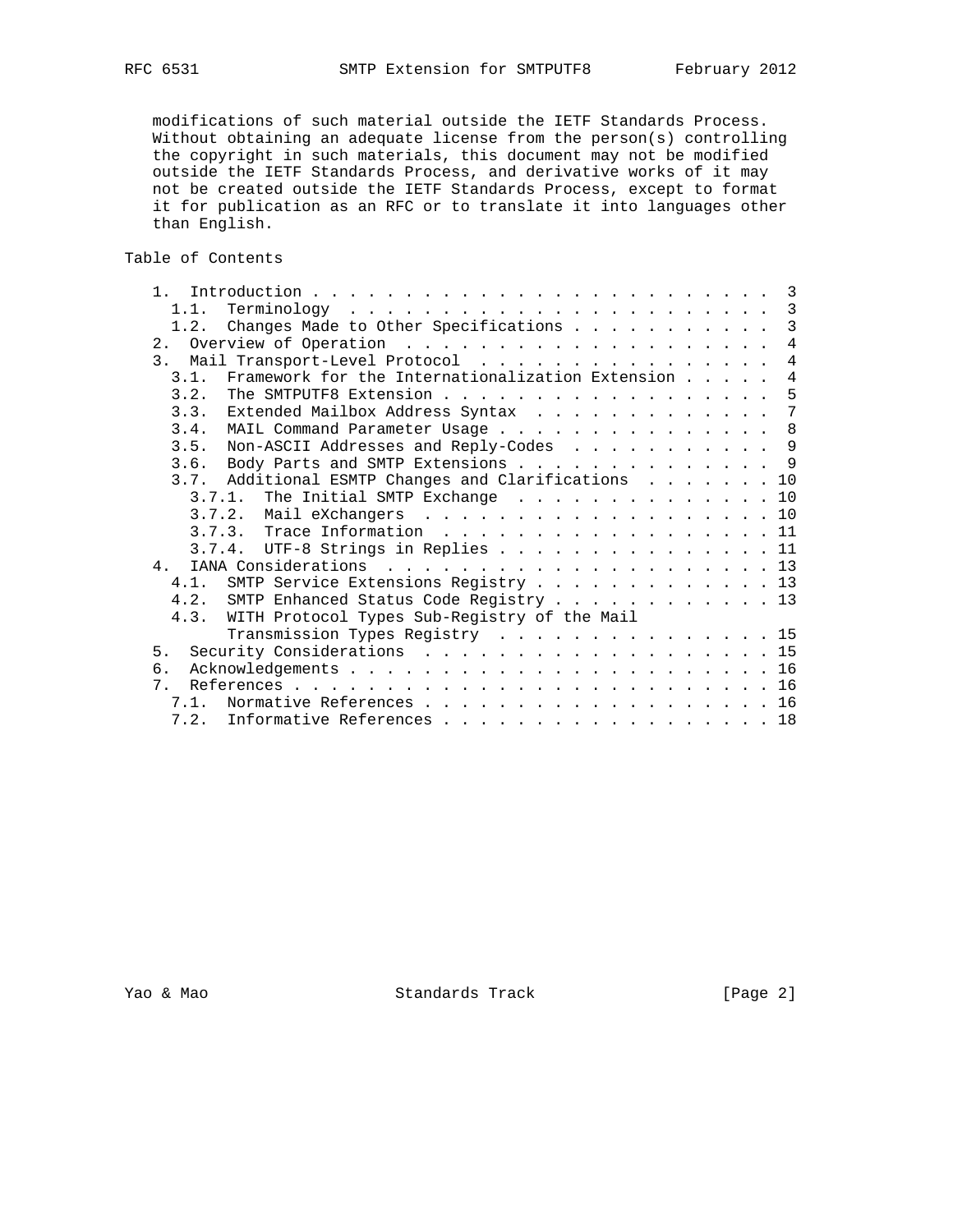# 1. Introduction

 The document defines a Simple Mail Transfer Protocol [RFC5321] extension so servers can advertise the ability to accept and process internationalized email addresses (see Section 1.1) and internationalized email headers [RFC6532].

 An extended overview of the extension model for internationalized email addresses and the email header appears in RFC 6530 [RFC6530], referred to as "the framework document" in this specification. A thorough understanding of the information in that document and in the base Internet email specifications [RFC5321] [RFC5322] is necessary to understand and implement this specification.

#### 1.1. Terminology

 The key words "MUST", "MUST NOT", "REQUIRED", "SHALL", "SHALL NOT", "SHOULD", "SHOULD NOT", "RECOMMENDED", "MAY", and "OPTIONAL" in this document are to be interpreted as described in RFC 2119 [RFC2119].

 The terms "UTF-8 string" or "UTF-8 character" are used to refer to Unicode characters, which may or may not be members of the ASCII subset, in UTF-8 [RFC3629], a standard Unicode Encoding Form. All other specialized terms used in this specification are defined in the framework document or in the base Internet email specifications. In particular, the terms "ASCII address", "internationalized email address", "non-ASCII address", "SMTPUTF8", "internationalized message", and "message" are used in this document according to the definitions in the framework document [RFC6530].

 Strings referred to in this document, including ASCII strings, MUST be expressed in UTF-8.

 This specification uses Augmented BNF (ABNF) rules [RFC5234]. Some basic rules in this document are identified in Section 3.3 as being defined (under the same names) in RFC 5234 [RFC5234], RFC 5321 [RFC5321], RFC 5890 [RFC5890], or RFC 6532 [RFC6532].

#### 1.2. Changes Made to Other Specifications

 This specification extends some syntax rules defined in RFC 5321 and permits internationalized email addresses in the envelope and in trace fields, but it does not modify RFC 5321. It permits data formats defined in RFC 6532 [RFC6532], but it does not modify RFC 5322. It does require that the 8BITMIME extension [RFC6152] be announced by the SMTPUTF8-aware SMTP server and used with "BODY=8BITMIME" by the SMTPUTF8-aware SMTP client, but it does not modify the 8BITMIME specification in any way.

Yao & Mao Standards Track [Page 3]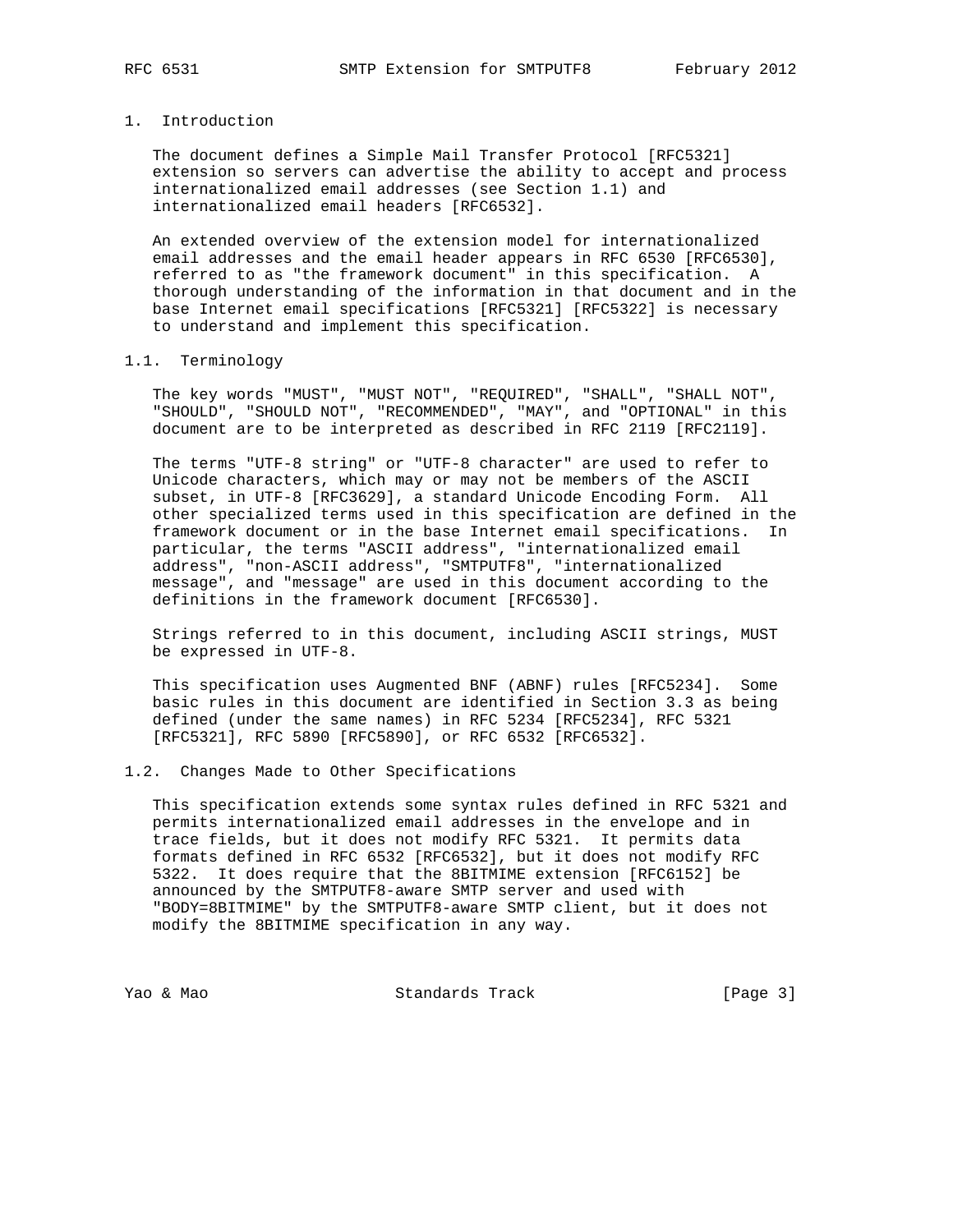This specification replaces an earlier, experimental, approach to the same problem [RFC5336]. Section 6 of RFC 6530 [RFC6530] describes the changes in approach between RFC 5336 [RFC5336] and this specification. Anyone trying to convert an implementation from the experimental specification to the specification in this document will need to review those changes carefully.

2. Overview of Operation

 This document specifies an element of the email internationalization work, specifically the definition of an SMTP extension for internationalized email. The extension is identified with the token "SMTPUTF8".

 The internationalized email headers specification [RFC6532] provides the details of email header features enabled by this extension.

- 3. Mail Transport-Level Protocol
- 3.1. Framework for the Internationalization Extension

The following service extension is defined:

- 1. The name of the SMTP service extension is "Internationalized Email".
- 2. The EHLO keyword value associated with this extension is "SMTPUTF8".
- 3. No parameter values are defined for this EHLO keyword value. In order to permit future (although unanticipated) extensions, the EHLO response MUST NOT contain any parameters for this keyword. The SMTPUTF8-aware SMTP client MUST ignore any parameters if they appear for this keyword; that is, the SMTPUTF8-aware SMTP client MUST behave as if the parameters do not appear. If an SMTP server includes SMTPUTF8 in its EHLO response, it MUST be fully compliant with this version of this specification.
- 4. One OPTIONAL parameter, SMTPUTF8, is added to the MAIL command. The parameter does not accept a value. If this parameter is set in the MAIL command, it indicates that the SMTP client is SMTPUTF8-aware. Its presence also asserts that the envelope includes the non-ASCII address, the message being sent is an internationalized message, or the message being sent needs the SMTPUTF8 support.

Yao & Mao Standards Track [Page 4]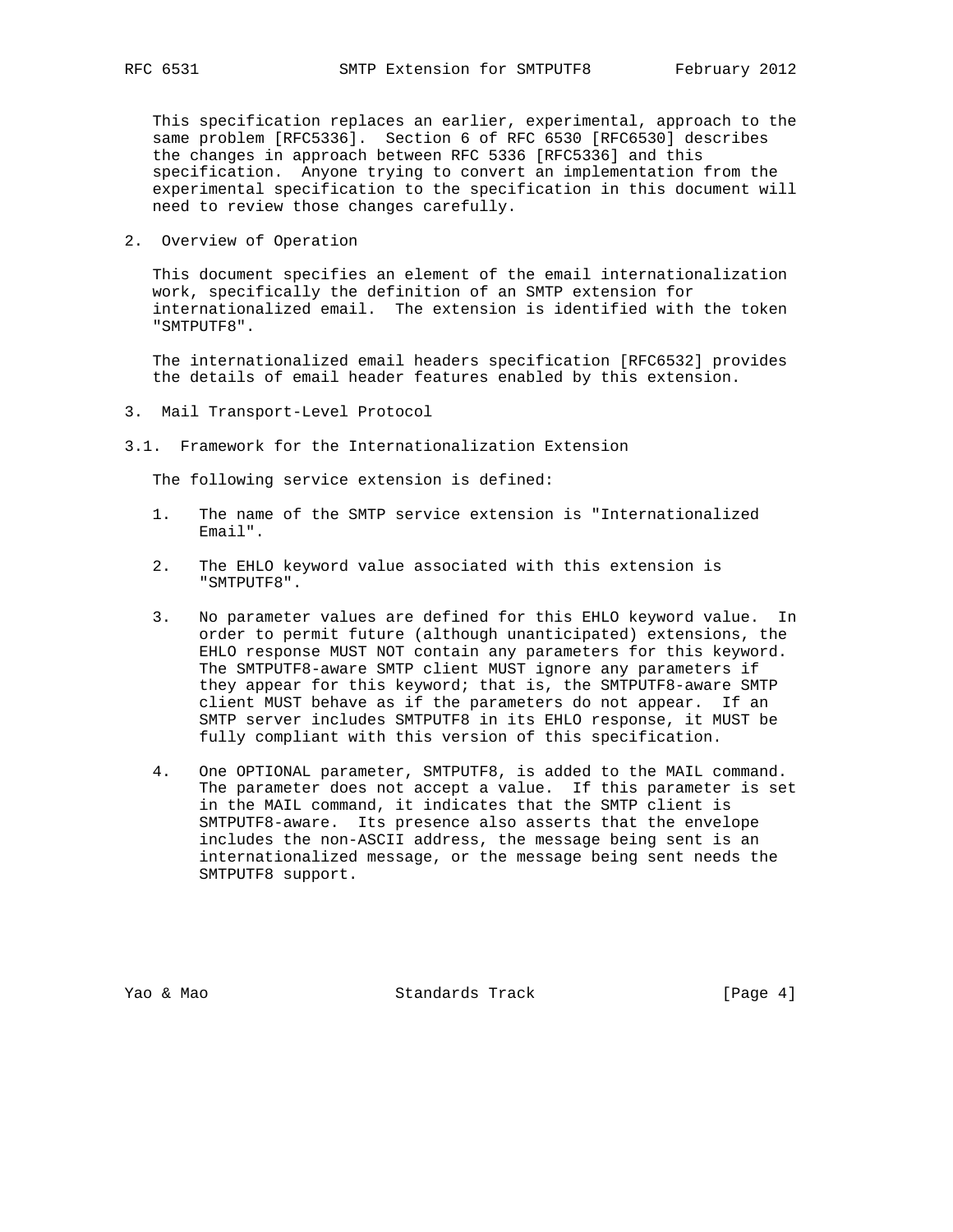- 5. The maximum length of a MAIL command line is increased by 10 characters to accommodate the possible addition of the SMTPUTF8 parameter.
- 6. One OPTIONAL parameter, SMTPUTF8, is added to the VERIFY (VRFY) and EXPAND (EXPN) commands. The SMTPUTF8 parameter does not accept a value. The parameter indicates that the SMTP client can accept Unicode characters in UTF-8 encoding in replies from the VRFY and EXPN commands.
- 7. No additional SMTP verbs are defined by this extension.
- 8. Servers offering this extension MUST provide support for, and announce, the 8BITMIME extension [RFC6152].
- 9. The reverse-path and forward-path of the SMTP MAIL and RCPT commands are extended to allow Unicode characters encoded in UTF-8 in mailbox names (addresses).
- 10. The mail message body is extended as specified in RFC 6532 [RFC6532].
- 11. The SMTPUTF8 extension is valid on the submission port [RFC6409]. It may also be used with the Local Mail Transfer Protocol (LMTP) [RFC2033]. When these protocols are used, their use should be reflected in the trace field WITH keywords as appropriate [RFC3848].
- 3.2. The SMTPUTF8 Extension

 An SMTP server that announces the SMTPUTF8 extension MUST be prepared to accept a UTF-8 string [RFC3629] in any position in which RFC 5321 specifies that a <mailbox> can appear. Although the characters in the <local-part> are permitted to contain non-ASCII characters, the actual parsing of the <local-part> and the delimiters used are unchanged from the base email specification [RFC5321]. Any domain name to be looked up in the DNS MUST conform to and be processed as specified for Internationalizing Domain Names in Applications (IDNA) [RFC5890]. When doing lookups, the SMTPUTF8-aware SMTP client or server MUST either use a Unicode-aware DNS library, or transform the internationalized domain name to A-label form (i.e., a fully qualified domain name that contains one or more A-labels but no U-labels) as specified in RFC 5890 [RFC5890].

 An SMTP client that receives the SMTPUTF8 extension keyword in response to the EHLO command MAY transmit mailbox names within SMTP commands as internationalized strings in UTF-8 form. It MAY send a UTF-8 header [RFC6532] (which may also include mailbox names in

Yao & Mao Standards Track [Page 5]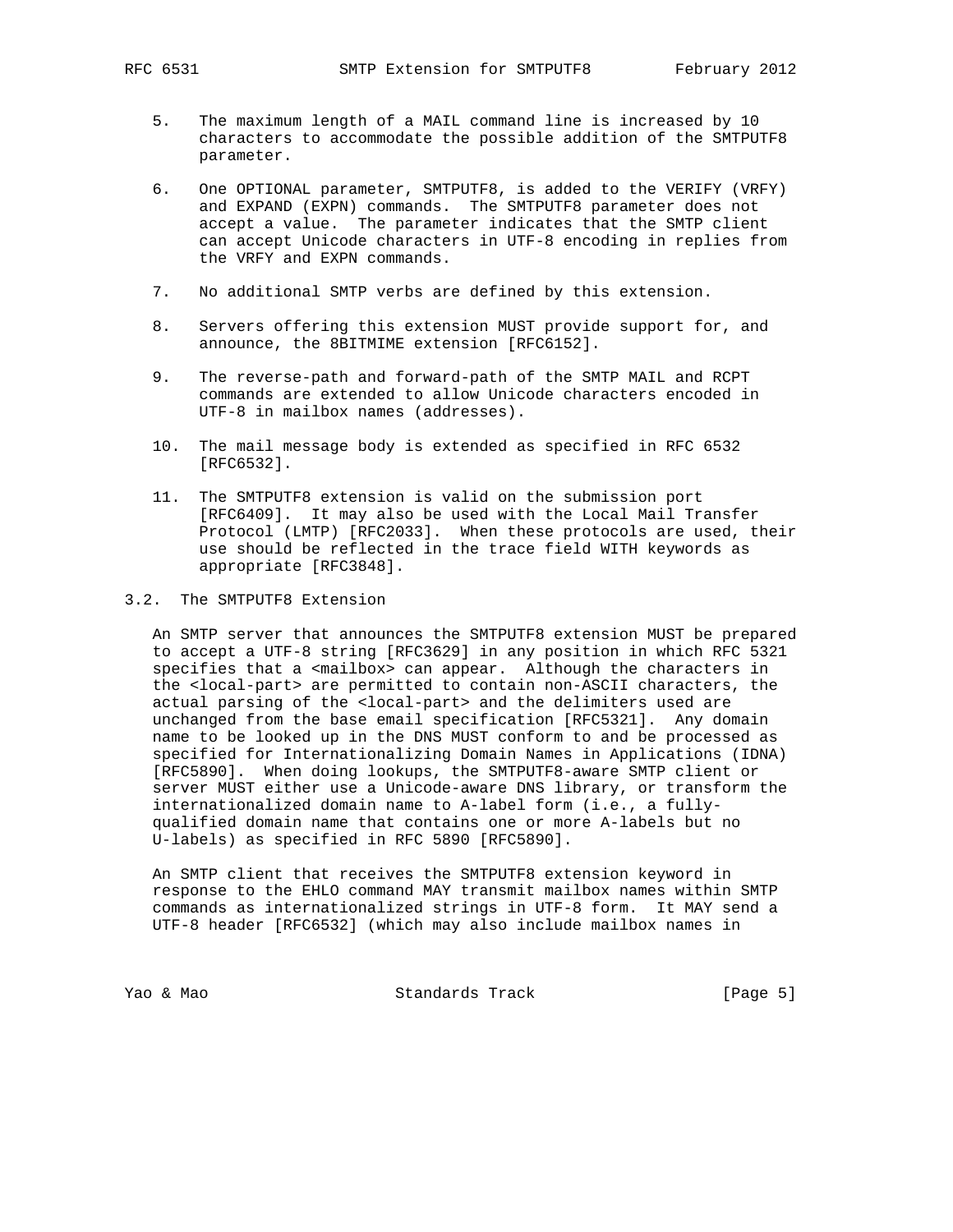UTF-8). It MAY transmit the domain parts of mailbox names within SMTP commands or the message header as A-labels or U-labels [RFC5890]. The presence of the SMTPUTF8 extension does not change the server-relaying behaviors described in RFC 5321.

 If the SMTPUTF8 SMTP extension is not offered by the SMTP server, the SMTPUTF8-aware SMTP client MUST NOT transmit an internationalized email address and MUST NOT transmit a mail message containing internationalized mail headers as described in RFC 6532 [RFC6532] at any level within its MIME structure [RFC2045]. (For this paragraph, the internationalized domain name in A-label form as specified in IDNA definitions [RFC5890] is not considered to be "internationalized".) Instead, if an SMTPUTF8-aware SMTP client (sender) attempts to transfer an internationalized message and encounters an SMTP server that does not support the extension, the best action for it to take depends on other conditions. In particular:

- o If it is a Message Submission Agent (MSA) [RFC6409] [RFC5598], it MAY choose its own way to deal with this scenario using the wide discretion for changing addresses or otherwise fixing up and transforming messages allowed by RFC 6409. As long as the resulting message conforms to the requirements of RFC 5321 (i.e., without the SMTPUTF8 extension), the details of that transformation are outside the scope of this document.
- o If it is not an MSA or is an MSA and does not choose to transform the message to one that does not require the SMTPUTF8 extension, it SHOULD reject the message. As usual, this can be done either by generating an appropriate reply during the SMTP transaction or by accepting the message and then generating and transmitting a non-delivery notification. If the latter choice is made, the notification process MUST conform to the requirements of RFC 5321, RFC 3464 [RFC3464], and RFC 6533 [RFC6533].
- o As specified in Section 2.2.3 of RFC 5321, an SMTP client with additional information and/or knowledge of special circumstances MAY choose to requeue the message and try later and/or try an alternate MX host as specified in that section.

 This document applies when an SMTPUTF8-aware SMTP client or server supports the SMTPUTF8 extension. For all other cases, and for addresses and messages that do not require an SMTPUTF8 extension, SMTPUTF8-aware SMTP clients and servers do not change the behavior specified in RFC 5321 [RFC5321].

Yao & Mao Standards Track [Page 6]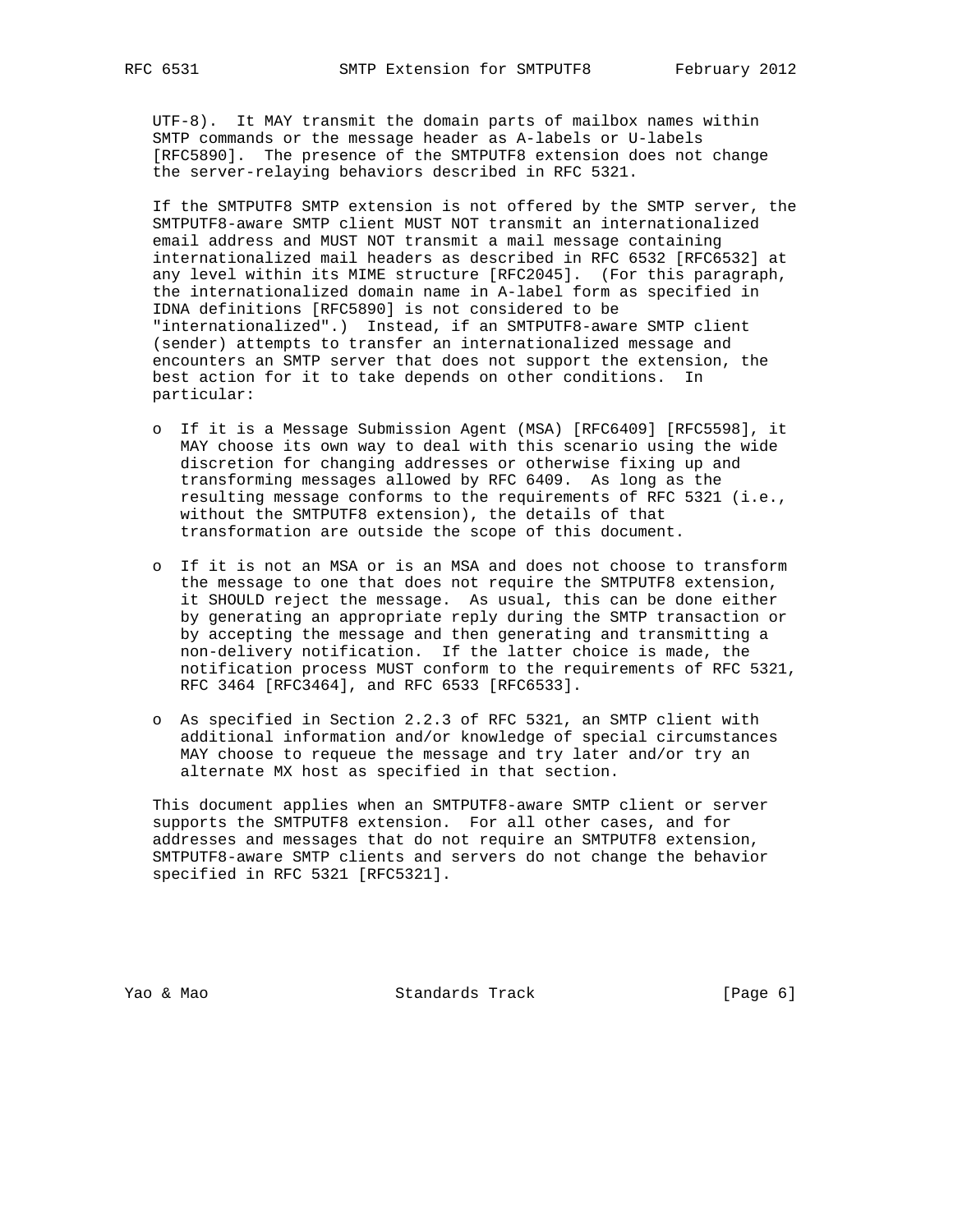If an SMTPUTF8-aware SMTP server advertises the Delivery Status Notification (DSN) [RFC3461] extension, it MUST implement RFC 6533 [RFC6533].

3.3. Extended Mailbox Address Syntax

RFC 5321, Section 4.1.2, defines the syntax of a <Mailbox> entirely in terms of ASCII characters. This document extends <Mailbox> to add support of non-ASCII characters.

The key changes made by this specification include:

- o The <Mailbox> ABNF rule is imported from RFC 5321 and updated in order to support the internationalized email address. Other related rules are imported from RFC 5321, RFC 5234, RFC 5890, and RFC 6532, or are extended in this document.
- o The definition of <sub-domain> is extended to permit both the RFC 5321 definition and a UTF-8 string in a DNS label that conforms with IDNA definitions [RFC5890].
- o The definition of <atext> is extended to permit both the RFC 5321 definition and a UTF-8 string. That string MUST NOT contain any of the ASCII graphics or control characters.

 The following ABNF rules imported from RFC 5321, Section 4.1.2, are updated directly or indirectly by this document:

- o <Mailbox>
- o <Local-part>
- o <Dot-string>
- o <Quoted-string>
- o <QcontentSMTP>
- o <Domain>
- o <Atom>

 The following ABNF rule will be imported from RFC 6532, Section 3.1, directly:

o <UTF8-non-ascii>

Yao & Mao Standards Track [Page 7]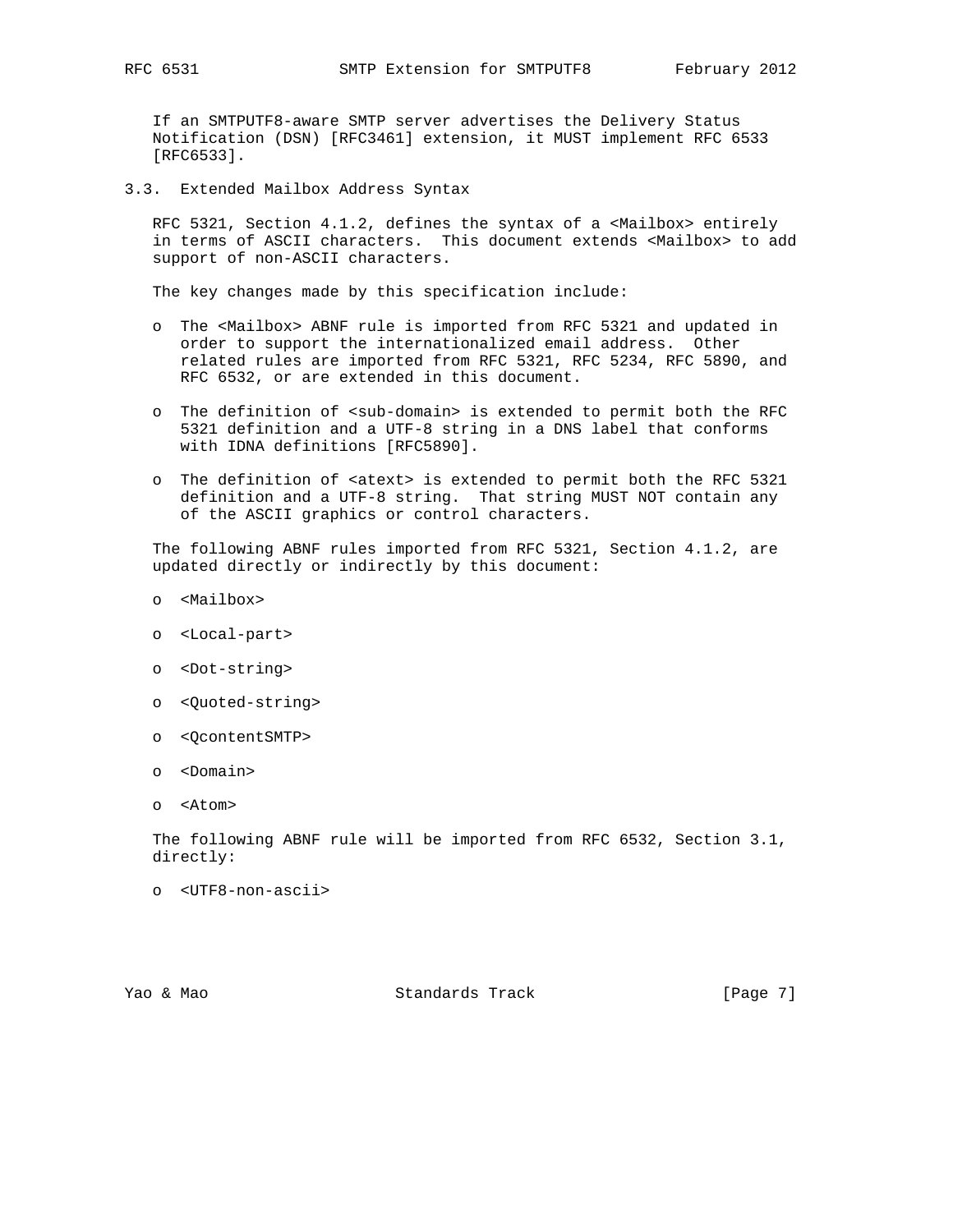RFC 6531 SMTP Extension for SMTPUTF8 February 2012

 The following ABNF rule will be imported from RFC 5234, Appendix B.1, directly: o <DQUOTE> The following ABNF rule will be imported from RFC 5890, Section 2.3.2.1, directly: o <U-label> The following rules are extended in ABNF [RFC5234] as follows. sub-domain =/ U-label ; extend the definition of sub-domain in RFC 5321, Section 4.1.2 atext =/ UTF8-non-ascii ; extend the implicit definition of atext in ; RFC 5321, Section 4.1.2, which ultimately points to ; the actual definition in RFC 5322, Section 3.2.3 qtextSMTP =/ UTF8-non-ascii ; extend the definition of qtextSMTP in RFC 5321, Section 4.1.2 esmtp-value =/ UTF8-non-ascii

# 3.4. MAIL Command Parameter Usage

 If the envelope or message being sent requires the capabilities of the SMTPUTF8 extension, the SMTPUTF8-aware SMTP client MUST supply the SMTPUTF8 parameter with the MAIL command. If this parameter is provided, it MUST not accept a value. If the SMTPUTF8-aware SMTP client is aware that neither the envelope nor the message being sent requires any of the SMTPUTF8 extension capabilities, it SHOULD NOT supply the SMTPUTF8 parameter with the MAIL command.

; extend the definition of esmtp-value in RFC 5321, Section 4.1.2

 Because there is no guarantee that a next-hop SMTP server will support the SMTPUTF8 extension, use of the SMTPUTF8 extension always carries a risk of transmission failure. In fact, during the early stages of deployment for the SMTPUTF8 extension, the risk will be quite high. Hence, there is a distinct near-term advantage for ASCII-only messages to be sent without using this extension. The long-term advantage of casting ASCII [ASCII] characters (0x7f and below) as UTF-8 form is that it permits pure-Unicode environments.

Yao & Mao Standards Track [Page 8]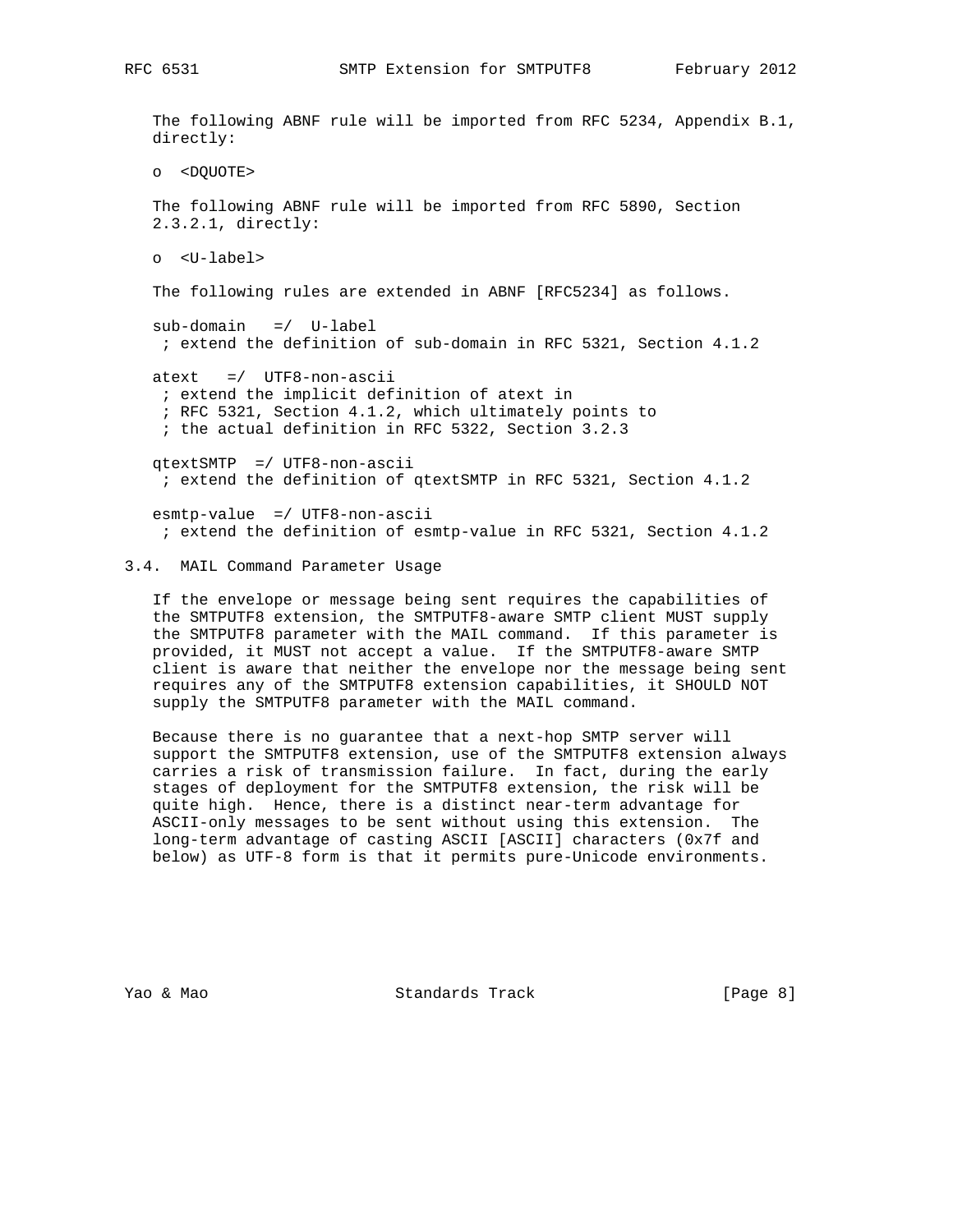#### 3.5. Non-ASCII Addresses and Reply-Codes

 An SMTPUTF8-aware SMTP client MUST NOT send an internationalized message to an SMTP server that does not support SMTPUTF8. If the SMTP server does not support this option, then the SMTPUTF8-aware SMTP client has three choices according to Section 3.2 of this specification.

 The three-digit reply-codes used in this section are based on their meanings as defined in RFC 5321.

 When messages are rejected because the RCPT command requires an ASCII address, the reply-code 553 is returned with the meaning "mailbox name not allowed". When messages are rejected because the MAIL command requires an ASCII address, the reply-code 550 is returned with the meaning "mailbox unavailable". When the SMTPUTF8-aware SMTP server supports enhanced mail system status codes [RFC3463], reply code "X.6.7" [RFC5248] (see Section 4) is used, meaning "Non-ASCII addresses not permitted for that sender/recipient".

 When messages are rejected for other reasons, the server follows the model of the base email specification in RFC 5321; this extension does not change those circumstances or reply messages.

 If a message is rejected after the final "." of the DATA command because one or more recipients are unable to accept and process a message with internationalized email headers, the reply-code "554" is used with the meaning "Transaction failed". If the SMTPUTF8-aware SMTP server supports enhanced mail system status codes [RFC3463], reply code "X.6.9" [RFC5248] (see Section 4) is used to indicate this condition, meaning "UTF-8 header message cannot be transmitted to one or more recipients, so the message must be rejected".

 The SMTPUTF8-aware SMTP servers are encouraged to detect that recipients cannot accept internationalized messages and generate an error after the RCPT command rather than waiting until after the DATA command to issue an error.

## 3.6. Body Parts and SMTP Extensions

 The MAIL command parameter SMTPUTF8 asserts that a message is an internationalized message or the message being sent needs the SMTPUTF8 support. There is still a chance that a message being sent via the MAIL command with the SMTPUTF8 parameter is not an internationalized message. An SMTPUTF8-aware SMTP client or server that requires accurate knowledge of whether a message is internationalized needs to parse all message header fields and MIME

Yao & Mao Standards Track [Page 9]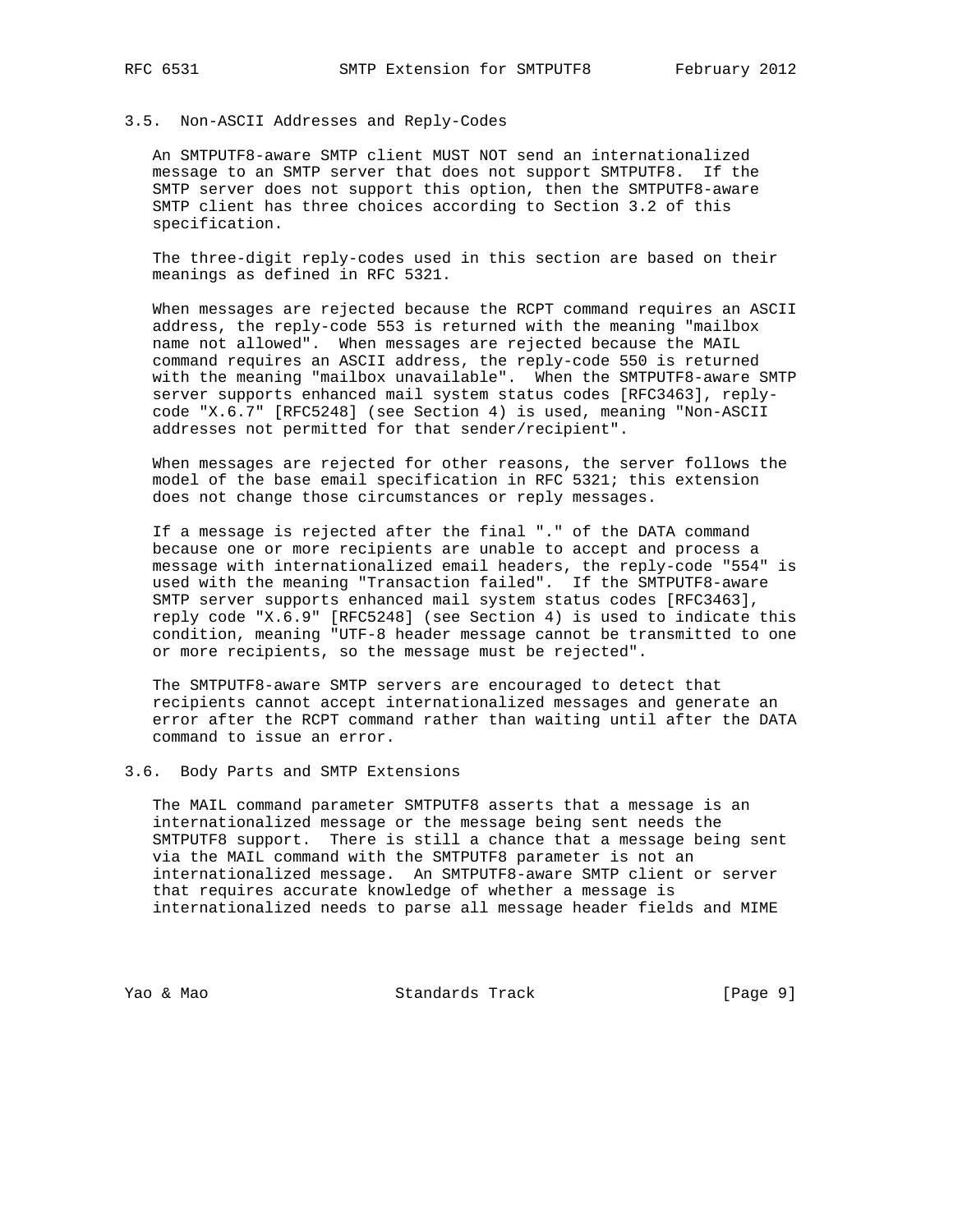header fields [RFC2045] in the message body. However, this specification does not require that the SMTPUTF8-aware SMTP client or server inspects the message.

 Although this specification requires that SMTPUTF8-aware SMTP servers support the 8BITMIME extension [RFC6152] to ensure that servers have adequate handling capability for 8-bit data, it does not require non- ASCII body parts in the MIME message as specified in RFC 2045. The SMTPUTF8 extension MAY be used as follows (assuming it is appropriate given the body content):

- with the BODY=8BITMIME parameter [RFC6152], or
- with the BODY=BINARYMIME parameter, if the SMTP server advertises BINARYMIME [RFC3030].
- 3.7. Additional ESMTP Changes and Clarifications

 The information carried in the mail transport process involves addresses ("mailboxes") and domain names in various contexts in addition to the MAIL and RCPT commands and extended alternatives to them. In general, the rule is that, when RFC 5321 specifies a mailbox, this SMTP extension requires UTF-8 form to be used for the entire string. When RFC 5321 specifies a domain name, the internationalized domain name SHOULD be in U-label form if the SMTPUTF8 extension is supported; otherwise, it SHOULD be in A-label form.

The following subsections list and discuss all of the relevant cases.

3.7.1. The Initial SMTP Exchange

 When an SMTP connection is opened, the SMTP server sends a "greeting" response consisting of the 220 reply-code and some information. The SMTP client then sends the EHLO command. Since the SMTP client cannot know whether the SMTP server supports SMTPUTF8 until after it receives the response to the EHLO, the SMTPUTF8-aware SMTP client MUST send only ASCII (LDH label or A-label [RFC5890]) domains in the EHLO command. If the SMTPUTF8-aware SMTP server provides domain names in the EHLO response, they MUST be in the form of LDH labels or A-labels.

# 3.7.2. Mail eXchangers

 If multiple DNS MX records are used to specify multiple servers for a domain (as described in Section 5 of RFC 5321 [RFC5321]), it is strongly advised that all or none of them SHOULD support the SMTPUTF8

Yao & Mao Standards Track [Page 10]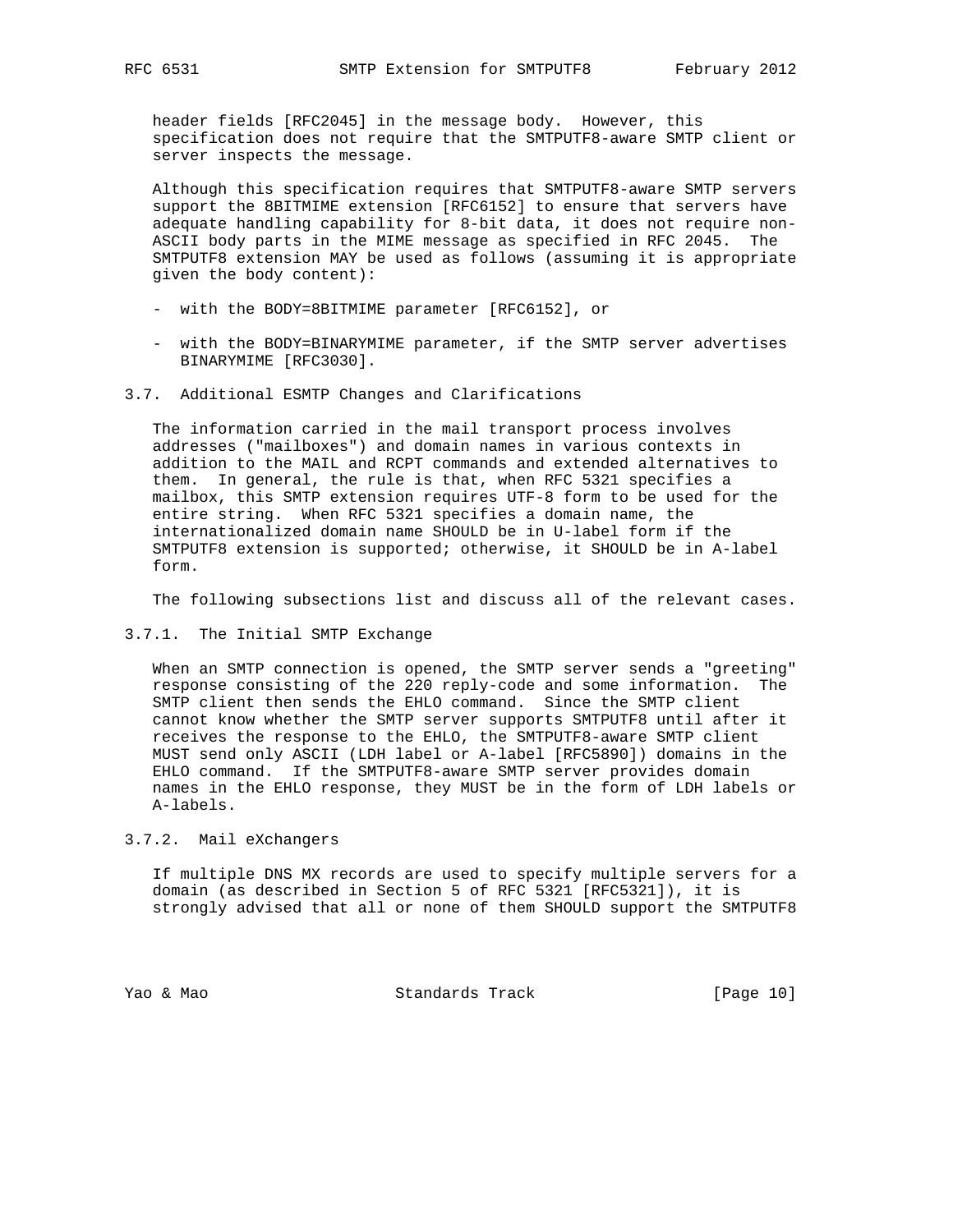extension. Otherwise, unexpected rejections can happen during temporary or permanent failures, which users might perceive as serious reliability issues.

3.7.3. Trace Information

The trace information <Return-path-line>, <Time-stamp-line>, and their related rules are defined in Section 4.4 of RFC 5321 [RFC5321]. This document updates <Mailbox> and <Domain> to support non-ASCII characters. When the SMTPUTF8 extension is used, the 'Reverse-path' clause of the Return-path-line may include an internationalized domain name that uses the U-label form. Also, the 'Stamp' clause of the Time-stamp-line may include an internationalized domain name that uses the U-label form.

 If the messages that include trace fields are sent by an SMTPUTF8 aware SMTP client or relay server without the SMTPUTF8 parameter included in the MAIL commands, trace field values must conform to RFC 5321 regardless of the SMTP server's capability.

 When an SMTPUTF8-aware SMTP server adds a trace field to a message that was or will be transmitted with the SMTPUTF8 parameter included in the MAIL commands, that server SHOULD use the U-label form for internationalized domain names in the new trace field.

 The protocol value of the 'WITH' clause when this extension is used is one of the SMTPUTF8 values specified in the "IANA Considerations" section of this document.

#### 3.7.4. UTF-8 Strings in Replies

#### 3.7.4.1. MAIL Command

 If an SMTP client follows this specification and sends any MAIL commands containing the SMTPUTF8 parameter, the SMTPUTF8-aware SMTP server is permitted to use UTF-8 characters in the email address associated with 251 and 551 reply-codes, and the SMTP client MUST be able to accept and process them. If a given MAIL command does not include the SMTPUTF8 parameter, the SMTPUTF8-aware SMTP server MUST NOT return a 251 or 551 response containing a non-ASCII mailbox. Instead, it MUST transform such responses into 250 or 550 responses that do not contain non-ASCII addresses.

3.7.4.2. VRFY and EXPN Commands and the SMTPUTF8 Parameter

 If the SMTPUTF8 parameter is transmitted with the VRFY and EXPN commands, it indicates that the SMTP client can accept UTF-8 strings in replies to those commands. The parameter with the VRFY and EXPN

Yao & Mao Standards Track [Page 11]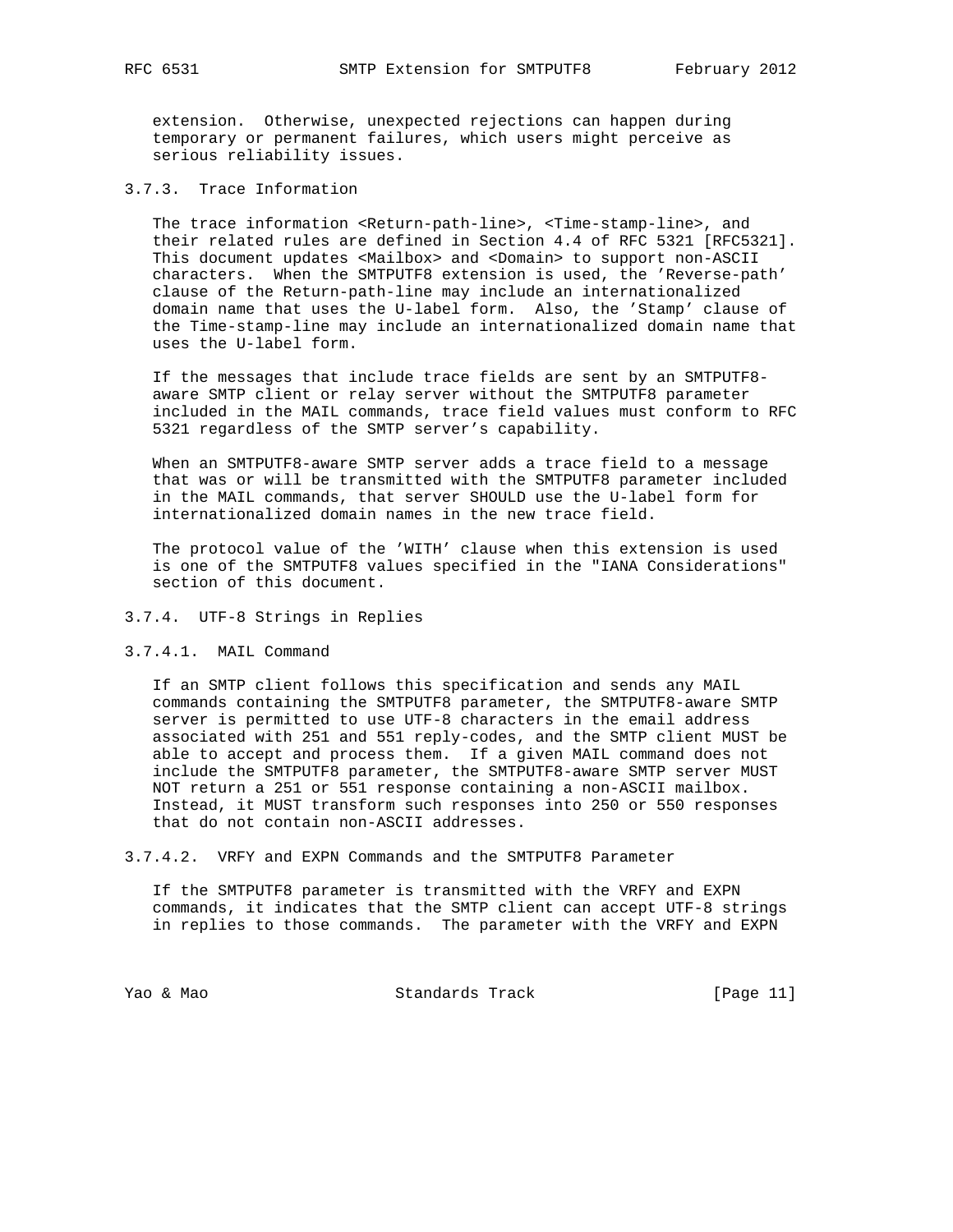commands SHOULD only be used after the SMTP client sees the EHLO response with the SMTPUTF8 keyword. This allows an SMTPUTF8-aware SMTP server to use UTF-8 strings in mailbox names and full names that occur in replies, without concern that the SMTP client might be confused by them. An SMTP client that conforms to this specification MUST accept and correctly process replies to the VRFY and EXPN commands that contain UTF-8 strings. However, an SMTPUTF8-aware SMTP server MUST NOT use UTF-8 strings in replies if the SMTP client does not specifically allow such replies by transmitting this parameter with the VRFY and EXPN commands.

 Most replies do not require that a mailbox name be included in the returned text, and therefore a UTF-8 string is not needed in them. Some replies, notably those resulting from successful execution of the VRFY and EXPN commands, do include the mailbox.

VERIFY (VRFY) and EXPAND (EXPN) command syntaxes are changed to:

 vrfy = "VRFY" SP String [ SP "SMTPUTF8" ] CRLF ; String may include Non-ASCII characters

 expn = "EXPN" SP String [ SP "SMTPUTF8" ] CRLF ; String may include Non-ASCII characters

 The SMTPUTF8 parameter does not accept a value. If the reply to a VRFY or EXPN command requires a UTF-8 string, but the SMTP client did not use the SMTPUTF8 parameter, then the SMTPUTF8-aware SMTP server MUST use either the reply-code 252 or 550. Reply-code 252, defined in RFC 5321 [RFC5321], means "Cannot VRFY user, but will accept the message and attempt the delivery". Reply-code 550, also defined in RFC 5321 [RFC5321], means "Requested action not taken: mailbox unavailable". When the SMTPUTF8-aware SMTP server supports enhanced mail system status codes [RFC3463], the enhanced reply-code as specified below is used. Using the SMTPUTF8 parameter with a VRFY or EXPN command enables UTF-8 replies for that command only.

 If a normal success response (i.e., 250) is returned, the response MAY include the full name of the user and MUST include the mailbox of the user. It MUST be in either of the following forms:

 User Name <Mailbox> ; Mailbox is defined in Section 3.3 of this document. ; User Name can contain non-ASCII characters.

 Mailbox ; Mailbox is defined in Section 3.3 of this document.

Yao & Mao Standards Track [Page 12]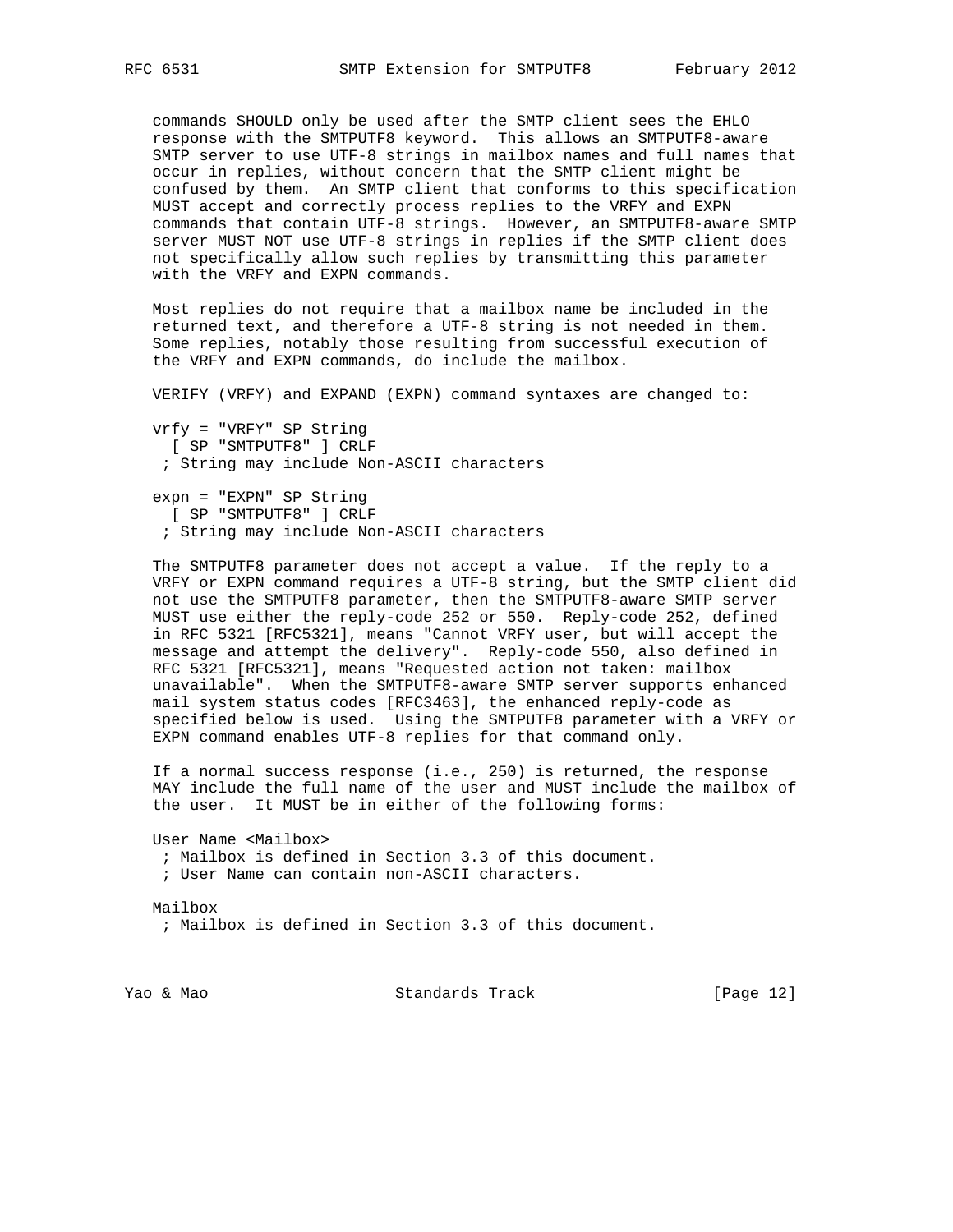If the SMTP reply requires UTF-8 strings, but a UTF-8 string is not allowed in the reply, and the SMTPUTF8-aware SMTP server supports enhanced mail system status codes [RFC3463], the enhanced reply-code is "X.6.8" [RFC5248] (see Section 4), meaning "A reply containing a UTF-8 string is required to show the mailbox name, but that form of response is not permitted by the SMTP client".

 If the SMTP client does not support the SMTPUTF8 extension, but receives a UTF-8 string in a reply, it may not be able to properly report the reply to the user, and some clients might mishandle that reply. Internationalized messages in replies are only allowed in the commands under the situations described above.

 Although UTF-8 strings are needed to represent email addresses in responses under the rules specified in this section, this extension does not permit the use of UTF-8 strings for any other purposes. SMTPUTF8-aware SMTP servers MUST NOT include non-ASCII characters in replies except in the limited cases specifically permitted in this section.

- 4. IANA Considerations
- 4.1. SMTP Service Extensions Registry

 IANA has added a new value "SMTPUTF8" to the "SMTP Service Extension" registry of the "Mail Parameters" registry, according to the following data:

| Keywords   Description<br>---------+----------------   | Reference |
|--------------------------------------------------------|-----------|
| SMTPUTF8   Internationalized email address   [RFC6531] |           |

## 4.2. SMTP Enhanced Status Code Registry

 The code definitions in this document replace those specified in RFC 5336, following the guidance in Sections 3.5 and 3.7.4.2 of this document, and based on RFC 5248 [RFC5248]. IANA has updated the "Simple Mail Transfer Protocol (SMTP) Enhanced Status Code Registry" with the following data:

Yao & Mao Standards Track [Page 13]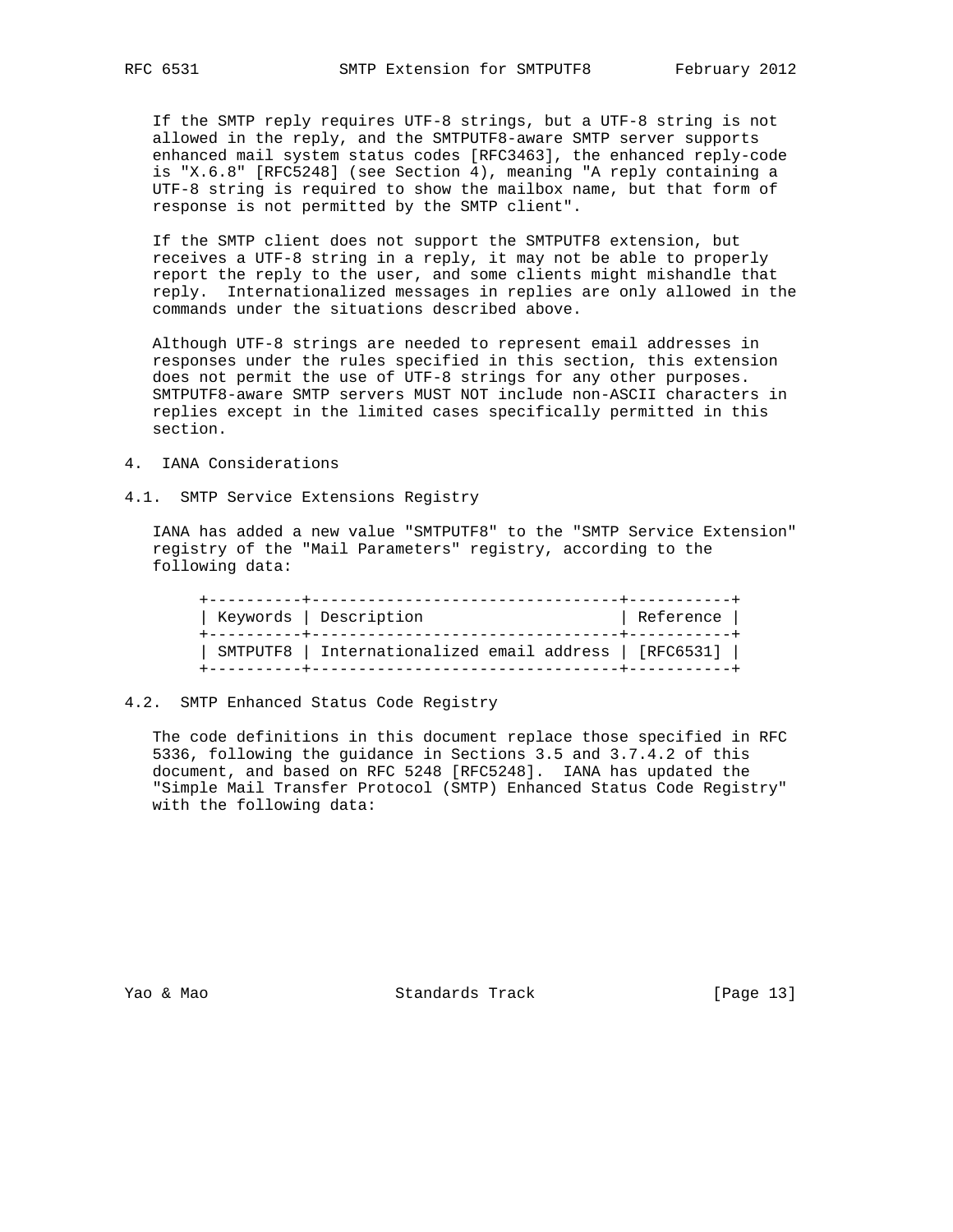Code: X.6.7 Sample Text: Non-ASCII addresses not permitted for that sender/recipient Associated basic status code: 550, 553 Description: This indicates the reception of a MAIL or RCPT command that non-ASCII addresses are not permitted. Defined: RFC 6531 (Standards Track) Submitter: Jiankang YAO Change controller: ima@ietf.org Code: X.6.8 Sample Text: UTF-8 string reply is required, but not permitted by the SMTP client Associated basic status code: 252, 550, 553 Description: This indicates that a reply containing a UTF-8 string is required to show the mailbox name, but that form of response is not permitted by the SMTP client. Defined: RFC 6531 (Standards Track) Submitter: Jiankang YAO Change controller: ima@ietf.org Code: X.6.9 Sample Text: UTF-8 header message cannot be transferred to one or more recipients, so the message must be rejected Associated basic status code: 550 Description: This indicates that transaction failed after the final "." of the DATA command. Defined: RFC 6531 (Standards Track) Submitter: Jiankang YAO Change controller: ima@ietf.org

 Code: X.6.10 Description: This is a duplicate of X.6.8 and is thus deprecated.

Yao & Mao Standards Track [Page 14]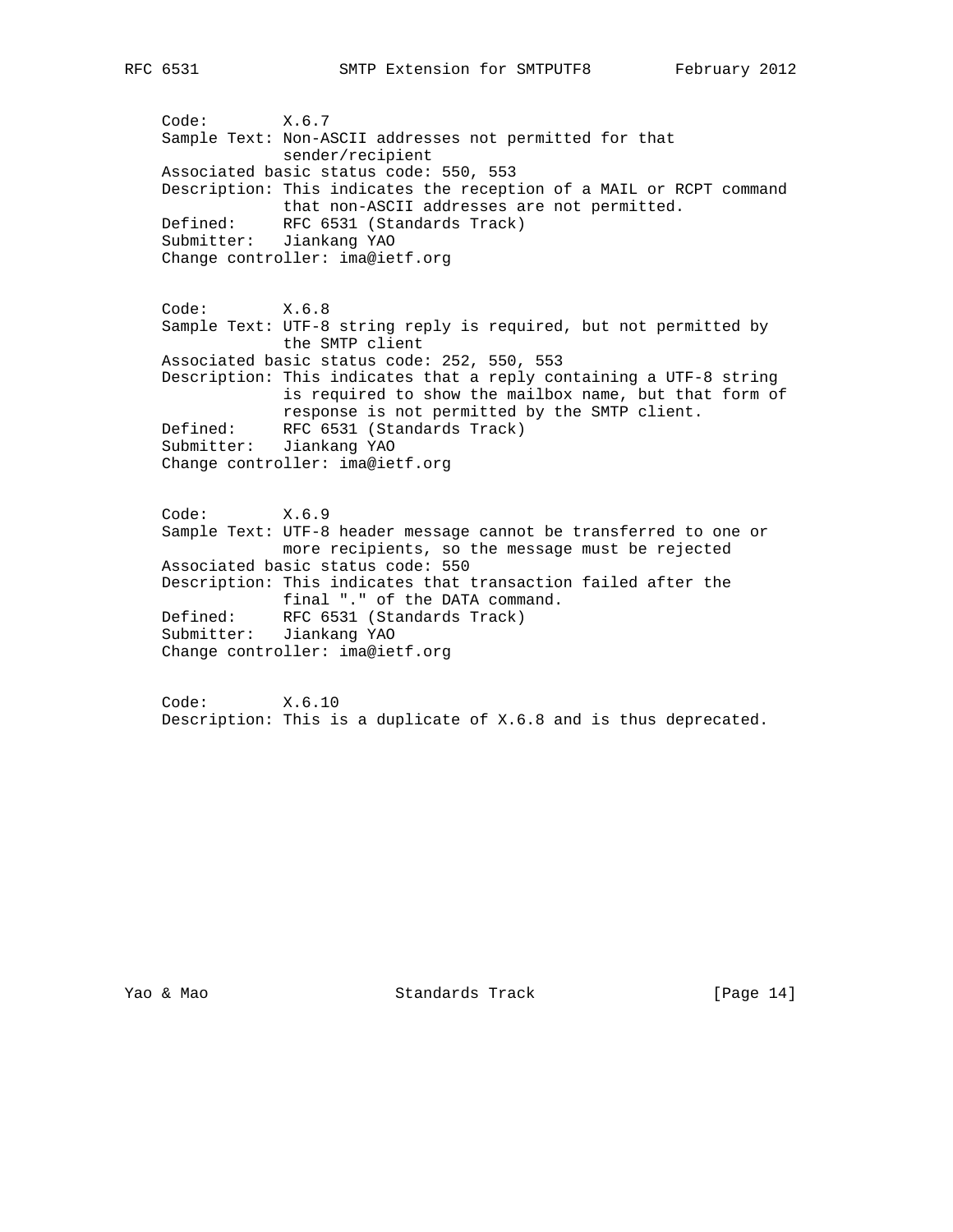4.3. WITH Protocol Types Sub-Registry of the Mail Transmission Types Registry

 IANA has modified or added the following entries in the "WITH protocol types" sub-registry under the "Mail Transmission Types" registry.

| WTTH<br>protocol<br>types | Description                                       | Reference                        |
|---------------------------|---------------------------------------------------|----------------------------------|
| UTF8SMTP                  | ESMTP with SMTPUTF8                               | [RFC6531]                        |
| UTF8SMTPA                 | ESMTP with SMTPUTF8 and AUTH                      | [RFC4954] [RFC6531]              |
| UTF8SMTPS                 | ESMTP with SMTPUTF8 and<br>STARTTLS               | [RFC3207] [RFC6531]              |
| UTF8SMTPSA                | ESMTP with SMTPUTF8 and both<br>STARTTLS and AUTH | [RFC3207] [RFC4954]<br>[RFC6531] |
| UTF8LMTP                  | LMTP with SMTPUTF8                                | [RFC6531]                        |
| UTF8LMTPA                 | LMTP with SMTPUTF8 and AUTH                       | [RFC4954] [RFC6531]              |
| UTF8LMTPS                 | LMTP with SMTPUTF8 and<br>STARTTLS                | [RFC3207] [RFC6531]              |
| UTF8LMTPSA                | LMTP with SMTPUTF8 and both<br>STARTTLS and AUTH  | [RFC3207] [RFC4954]<br>[RFC6531] |

5. Security Considerations

 The extended security considerations discussion in the framework document [RFC6530] applies here.

More security considerations are discussed below:

 Beyond the use inside the email global system (in SMTP envelopes and message headers), internationalized email addresses will also show up inside other cases, in particular:

- o the logging systems of SMTP transactions and other logs to monitor the email systems;
- o the trouble ticket systems used by security teams to manage security incidents, when an email address is involved;

 In order to avoid problems that could cause loss of data, this will likely require extending these systems to support full UTF-8, or require providing an adequate mechanism for mapping non-ASCII strings to ASCII.

Yao & Mao Standards Track [Page 15]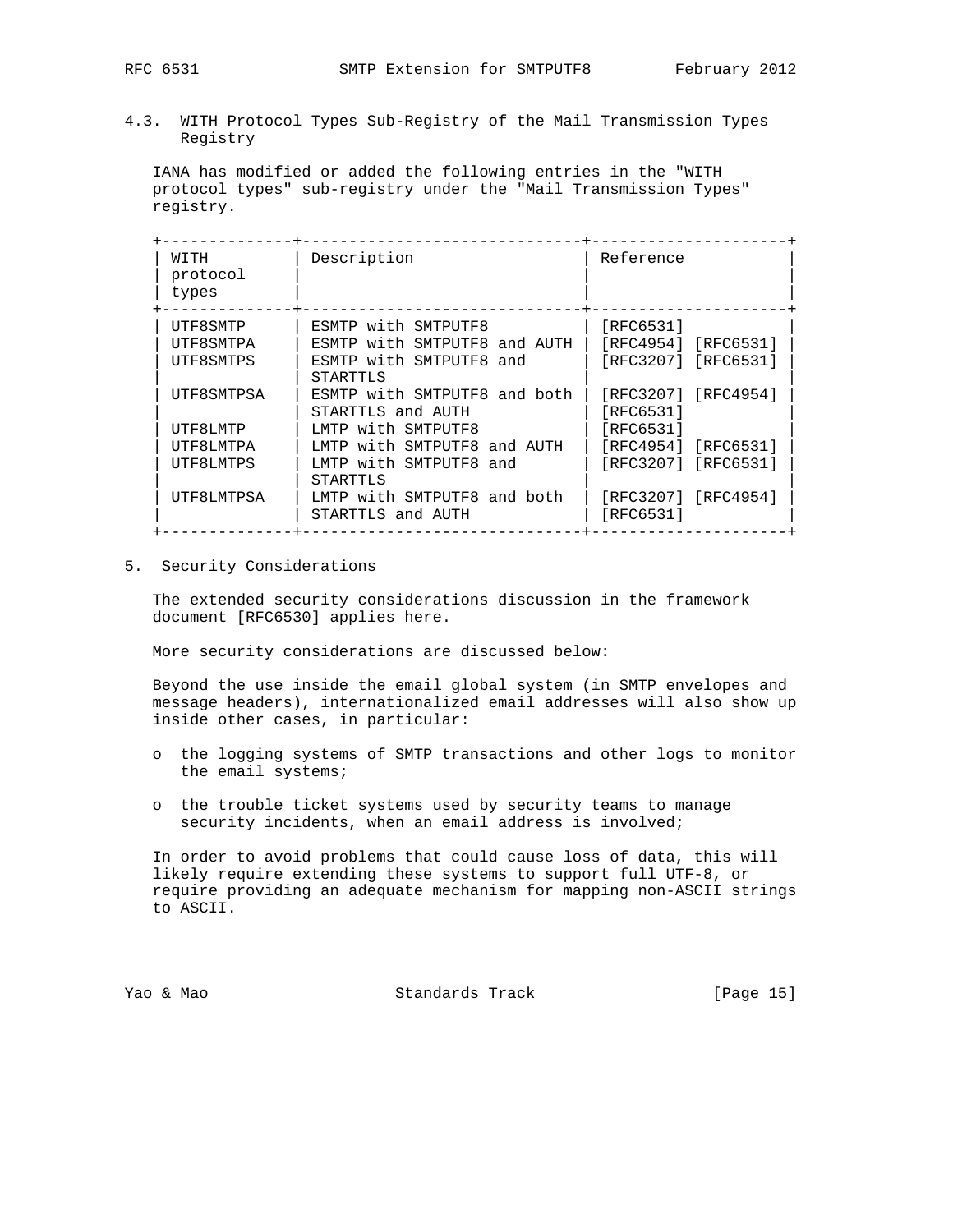Another security aspect to be considered is related to the ability by security team members to quickly understand, read, and identify email addresses from the logs, when they are tracking an incident. Mechanisms to automatically and quickly provide the origin or ownership of an internationalized email address SHALL be implemented for use by log readers that cannot easily read non-ASCII information.

 The SMTP commands VRFY and EXPN are sometimes used in SMTP transactions where there is no message to transfer (by tools used to take automated actions in case potential spam messages are identified). Sections 3.5 and 7.3 of RFC 5321 give detailed descriptions of use and possible behaviors. Implementation of internationalized addresses can also affect logs and actions by these tools.

6. Acknowledgements

 This document revises RFC 5336 [RFC5336] based on the result of the Email Address Internationalization (EAI) working group's discussion. Many EAI working group members did tests and implementations to move this document to the Standards Track. Significant comments and suggestions were received from Xiaodong LEE, Nai-Wen HSU, Yangwoo KO, Yoshiro YONEYA, and other members of JET and were incorporated into the specification. Additional important comments and suggestions, and often specific text, were contributed by many members of the working group and design team. Those contributions include material from John C. Klensin, Charles Lindsey, Dave Crocker, Harald Tveit Alvestrand, Marcos Sanz, Chris Newman, Martin Duerst, Edmon Chung, Tony Finch, Kari Hurtta, Randall Gellens, Frank Ellermann, Alexey Melnikov, Pete Resnick, S. Moonesamy, Soobok Lee, Shawn Steele, Alfred Hoenes, Miguel Garcia, Magnus Westerlund, Joseph Yee, and Lars Eggert. Of course, none of the individuals are necessarily responsible for the combination of ideas represented here.

 Thanks a lot to Dave Crocker for his comments and helping with ABNF refinement.

# 7. References

7.1. Normative References

- [ASCII] American National Standards Institute (formerly United States of America Standards Institute), "USA Code for Information Interchange", ANSI X3.4-1968, 1968.
- [RFC2119] Bradner, S., "Key words for use in RFCs to Indicate Requirement Levels", BCP 14, RFC 2119, March 1997.

Yao & Mao Standards Track [Page 16]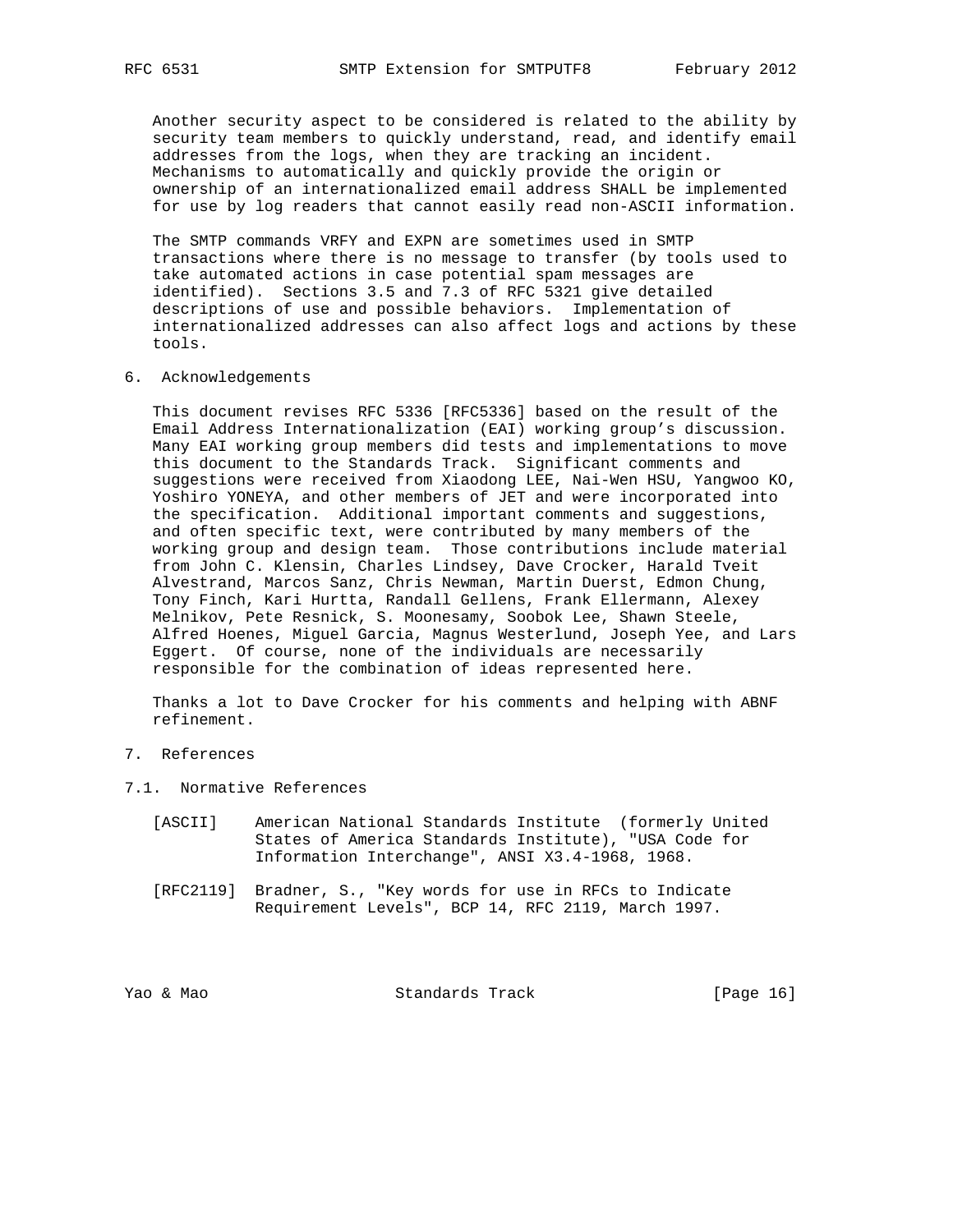- [RFC3461] Moore, K., "Simple Mail Transfer Protocol (SMTP) Service Extension for Delivery Status Notifications (DSNs)", RFC 3461, January 2003.
- [RFC3463] Vaudreuil, G., "Enhanced Mail System Status Codes", RFC 3463, January 2003.
- [RFC3464] Moore, K. and G. Vaudreuil, "An Extensible Message Format for Delivery Status Notifications", RFC 3464, January 2003.
- [RFC3629] Yergeau, F., "UTF-8, a transformation format of ISO 10646", RFC 3629, November 2003.
- [RFC3848] Newman, C., "ESMTP and LMTP Transmission Types Registration", RFC 3848, July 2004.
- [RFC5234] Crocker, D. and P. Overell, "Augmented BNF for Syntax Specifications: ABNF", STD 68, RFC 5234, January 2008.
- [RFC5248] Hansen, T. and J. Klensin, "A Registry for SMTP Enhanced Mail System Status Codes", RFC 5248, June 2008.
- [RFC5321] Klensin, J., "Simple Mail Transfer Protocol", RFC 5321, October 2008.
- [RFC5322] Resnick, P., Ed., "Internet Message Format", RFC 5322, October 2008.
- [RFC5890] Klensin, J., "Internationalizing Domain Names in Applications (IDNA definitions)", RFC 5890, June 2010.
- [RFC6152] Klensin, J., Freed, N., Rose, M., and D. Crocker, "SMTP Service Extension for 8-bit MIME Transport", STD 71, RFC 6152, March 2011.
- [RFC6409] Gellens, R. and J. Klensin, "Message Submission for Mail", STD 72, RFC 6409, November 2011.
- [RFC6530] Klensin, J. and Y. Ko, "Overview and Framework for Internationalized Email", RFC 6530, February 2012.
- [RFC6532] Yang, A., Steele, S., and N. Freed, "Internationalized Email Headers", RFC 6532, February 2012.
- [RFC6533] Hansen, T., Ed., Newman, C., and A. Melnikov, Ed., "Internationalized Delivery Status and Disposition Notifications", RFC RFC6533, February 2012.

Yao & Mao Standards Track [Page 17]